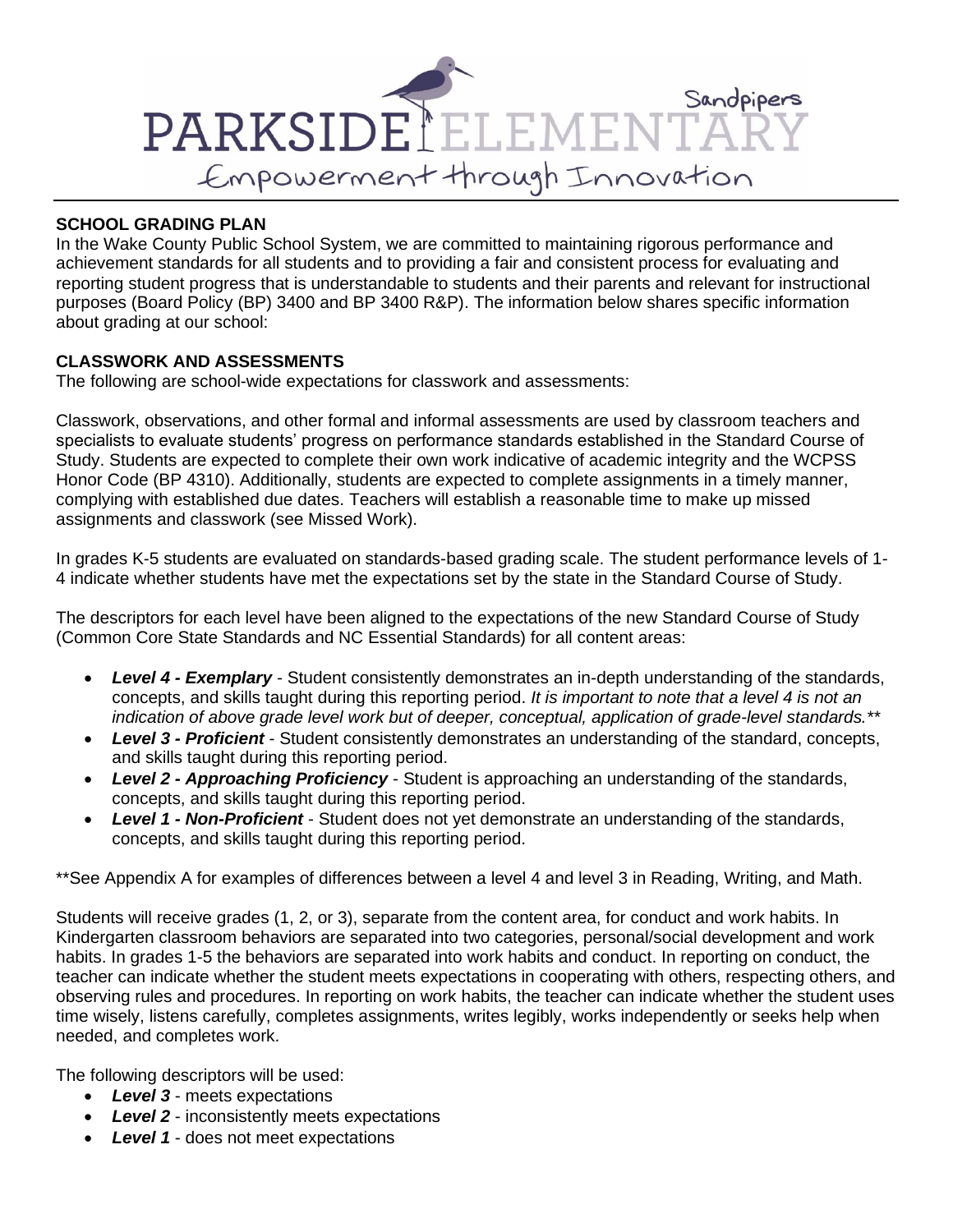Students will also receive a report of progress in specials (Healthful Living, Music, Visual Arts and World Language) at the end of each semester.

## **MISSED WORK**

The following are school-wide expectations for missed work:

For all absences, the student shall make up all work in a timely manner at the convenience of the teacher. The make-up work may be specific material missed by the student, reinforcement, or enrichment. Full credit will be provided for make-up work, which will be evaluated according to aforementioned standards-based grading practices. When work has not been completed before the end of each quarter it will be reflected in the work habits section of the report card.

Missed work will not result in below grade level performance, impacting students' overall grade. However, without evidence of a standard, the standard cannot be graded.

#### **PREVENTION-INTERVENTION PLAN**

For students at risk of academic failure, our school seeks to provide a prevention/intervention system that promotes successful completion and mastery of work. Details of our plan are below.

Professional Learning Teams (PLTs) will discuss individualized plans on a student by student basis, using guidelines from the MultiTiered System of Supports (MTSS). PLTs will develop systematic ways for students to be re-assessed on their learning. The school intervention team will support these efforts and provide additional resources (human and material) to support student outcomes. Teachers will indicate areas for growth, and/or interventions on quarterly report cards.

#### **HOMEWORK**

The following are school-wide expectations for homework:

Inasmuch as the term "homework" refers to school-related instruction that is to be completed outside the classroom, it will be used to fulfill the following purposes:

- 1. To enrich and extend school experiences through related home activities.
- 2. To reinforce learning by providing practice and application.

The research-based guidelines for minutes of homework per day:

- Kindergarten 2nd Grade: Up to 20 minutes per day that may include an additional 15 20 minutes of daily reading (either independently or with a parent)
- 3rd Grade 5th Grade: Up to 50 minutes per day that may include an additional 15 20 minutes of daily reading (either independently or with a parent)
	- The teacher will introduce a concept or skill, thoroughly explain the concept or skill, and provide guided practice before making a related homework assignment.
	- **EXECT** Homework assignments shall be specific and provide instructional information for the teacher to understand student learning of content and determine individual needs
	- Homework assignments are not to be given as punishment or busy work.
	- Homework assignments will not require the use of books or materials which are not readily available in the home or accessible to the student.
	- **EXEC** Teachers shall provide specific and timely feedback on homework assignments.

Homework is considered practice in grades K-5; therefore, it is reflected in the Work Habits grade. The school's Homework Plan can be found in Parent section of the school website [\(www.wcpss.net/parksidees\)](http://www.wcpss.net/parksidees).

#### **EXTRA CREDIT**

Extra credit is rare and offered at the professional learning team's discretion. Where it is offered, extra credit opportunities to enhance grades must be connected to learning outcomes and consistent within PLTs.